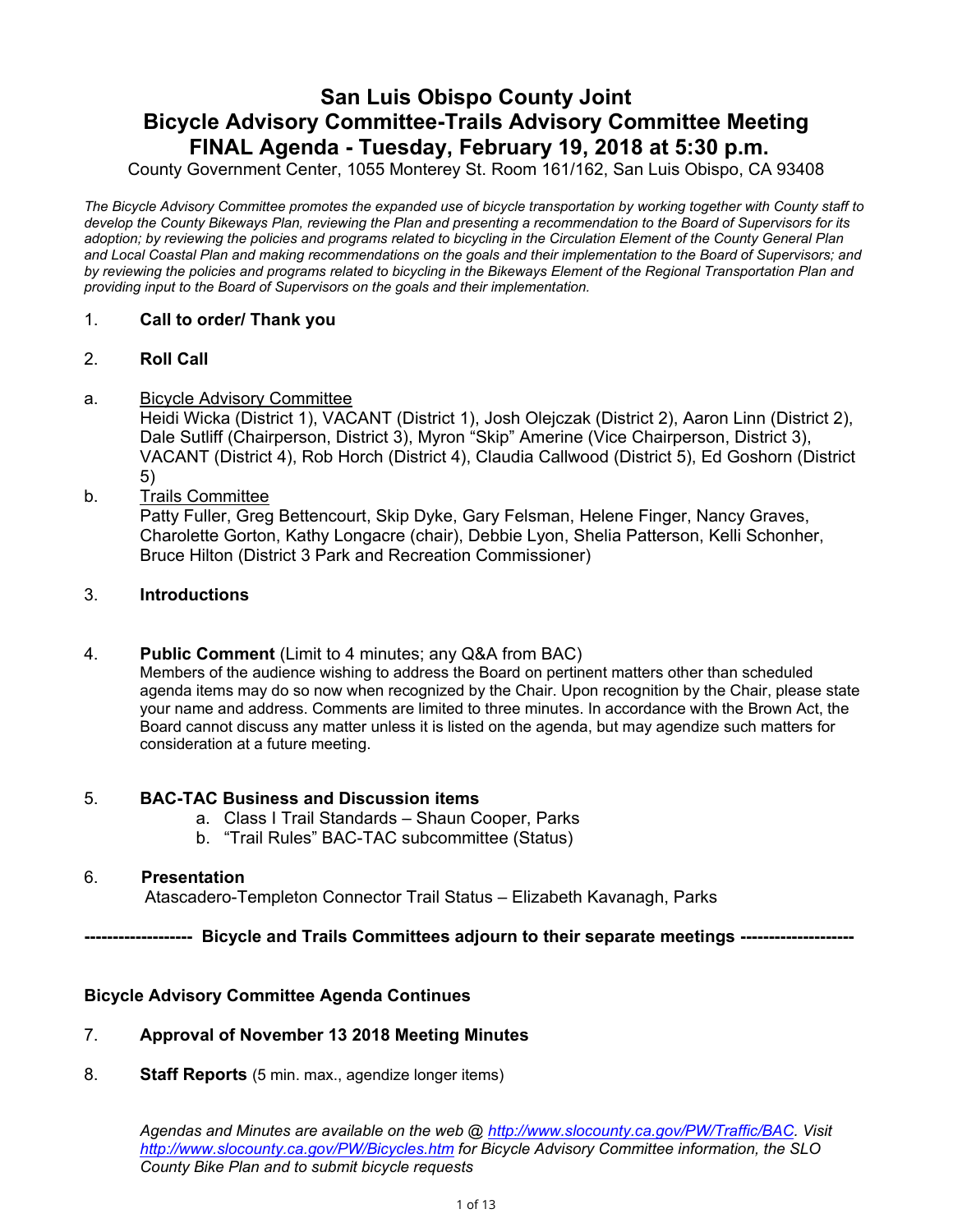- I. CHP
- II. County Public Works
- III. Air Pollution Control District
- IV. County Parks
- V. SLOCOG (ATP Grant results)
- VI. County Planning and Building
- VII. Caltrans

## 7. **BAC Business & Discussion**

- A. US Route 95 PW/BAC
- B. Ontario Road Speed Limit; Higuera Street to San Luis Bay Drive Dave Flynn,PW
- C. Planning Department Referrals Dale/BAC/ Planning and Building

## 8. **Project Updates (see staff report)**

## 9. **Future Agenda Items**

A. Traffic Signal Bicycle Detection Countywide – PW/BAC

## 10. **Adjourn - Next BAC meeting – May 14, 2019**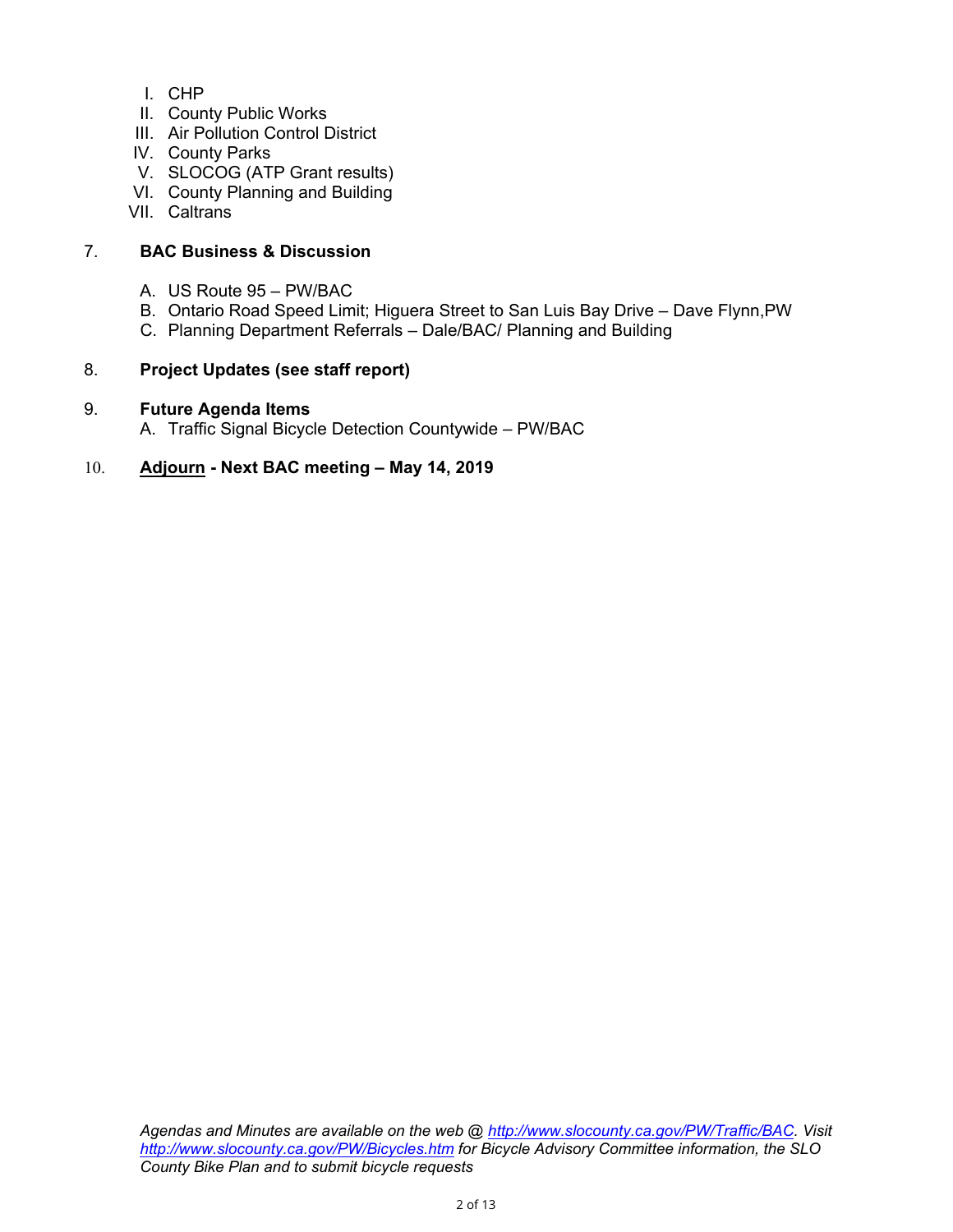#### **FINAL STAFF REPORT San Luis Obispo County Bicycle Advisory Committee Tuesday, February 19, 2019 at 5:30 p.m.**

#### **5. Bicycle and Trail Business & Discussion**

#### **A.** Class I Trail Standards

Discussion: From the *Parks & Recreation Element*; *Bike trails should be physically separated from motorized vehicles by an open space barrier and made for exclusive use by bicycles or pedestrians with cross-flow minimized. To be successful, bicycle paths should be designed to avoid conflict points with streets and other obstacles. Careful attention should also be taken regarding overall safety then paths are located in dangerous terrain. If there is enough right-of*way, bicycle paths should be at least 0 feet wide and optimally up to 20 feet in width if *pedestrian use is expected. Paved, two-way bike trails should be delineated with a painted centerline between the trail itself and the roadway edge of shoulder.*

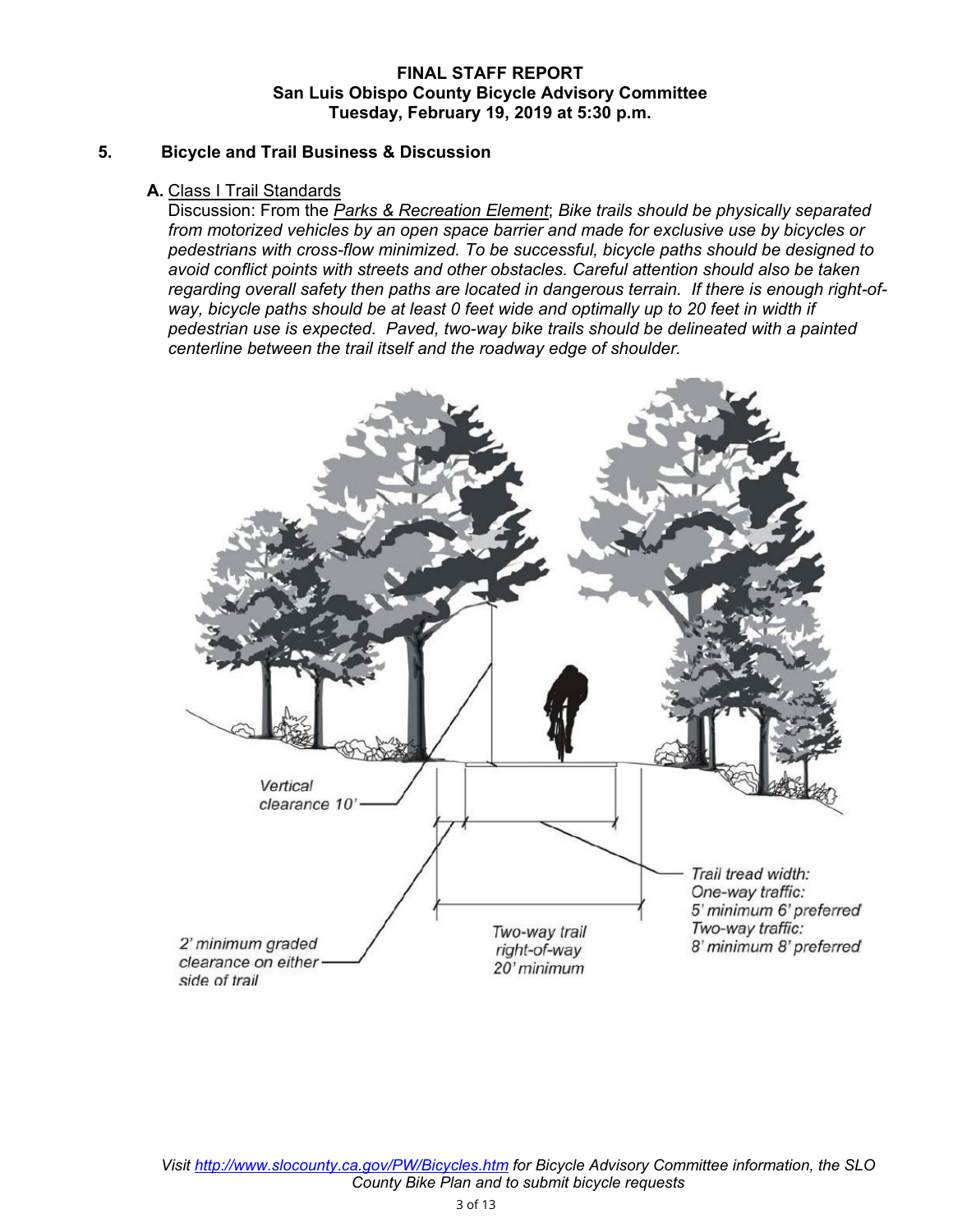# **Trail Standards**

| Trail Right-Of-Way:                       |               | 20 feet preferred, 10 feet minimum                                                                            |  |  |  |  |  |  |  |  |
|-------------------------------------------|---------------|---------------------------------------------------------------------------------------------------------------|--|--|--|--|--|--|--|--|
| <b>Trail Tread Width:</b>                 |               | One-Way traffic: 4 feet minimum, 6 feet preferred                                                             |  |  |  |  |  |  |  |  |
| Horizontal Clearance. 2 feet              |               |                                                                                                               |  |  |  |  |  |  |  |  |
| Gradient:                                 | Ideal: 0-3%   | Maximum Sustained Grades: 8-10%<br>Maximum Short Distance: 15%                                                |  |  |  |  |  |  |  |  |
|                                           |               | Sight Distance: 5 feet minimum, 100 feet preferred                                                            |  |  |  |  |  |  |  |  |
|                                           | Width: 8 feet | Bridges: Smooth planking, straight approaches<br>Capacity: 5 tons or depends on size of maintenance equipment |  |  |  |  |  |  |  |  |
| Underpasses: 10 feet x 10 feet            |               |                                                                                                               |  |  |  |  |  |  |  |  |
| <b>Compatible Uses: Hiking</b>            |               |                                                                                                               |  |  |  |  |  |  |  |  |
| Potential Use Conflicts: Horseback riding |               |                                                                                                               |  |  |  |  |  |  |  |  |
|                                           | materials     | Surfacing: Asphalt, limestone, lignin, etc, depending on availability of                                      |  |  |  |  |  |  |  |  |

#### *Signage. Bike Trail signs should have 2 feet minimum lateral clearance from the edge of the path. The bottom of signs should be at least 7 feet above the trail. The signs should demonstrate the separation between bicycle and pedestrian use, if applicable*

The item is brought forth for discussion and input for project design moving forward. Each trail has its own constraints for its route and typically requires some flexibility in layout and ultimate width. Standards should be looked upon as minimum acceptable layout for a facility.

## *Staff Recommendation: Receive and provide input.*

## **B.** "Trail Rules" BAC-TAC subcommittee

Discussion: The BAC and TAC committees are seeking to have joint meetings or a subcommittee for the purpose of review and discussion of trail rules within the county.

## **Staff Recommendation: Set up subcommittee for discussion of Trail Rules update for consideration by both BAC and TAC.**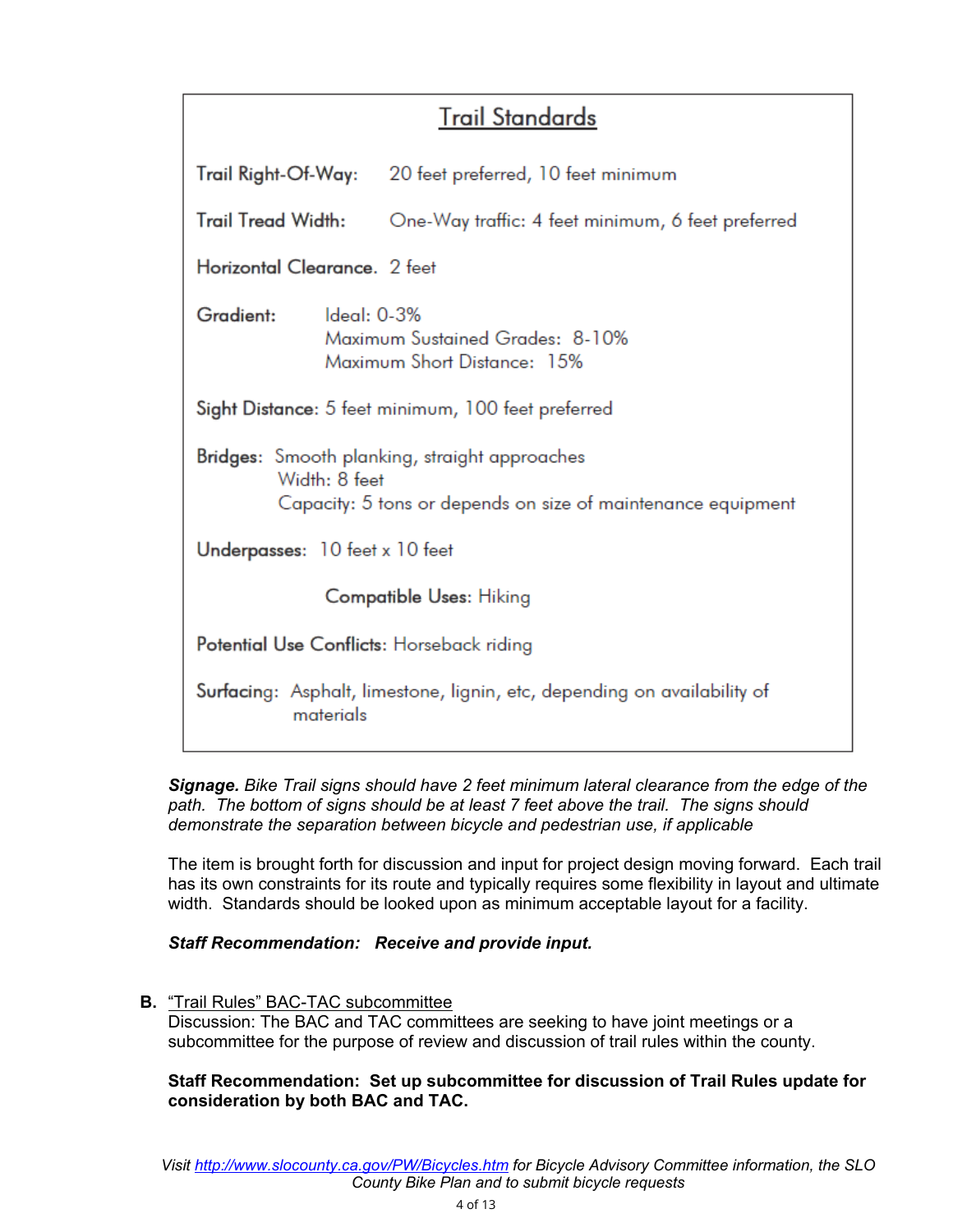## **6. Presentations**

Atascadero – Templeton Connector Trail Status – Elizabeth Kavanagh **(**See attached map)

## **8. Bicycle Advisory Business and Discussion**

## A. US Route 95:

Discussion: U.S. Bicycle Route 95 (USBR 95) is a [U.S. Numbered Bicycle Route](https://en.wikipedia.org/wiki/United_States_Numbered_Bicycle_Routes) which will eventually run between the State of [Alaska](https://en.wikipedia.org/wiki/Alaska) and [San Diego, California.](https://en.wikipedia.org/wiki/San_Diego,_California) Organizers are seeking approval from local agencies in the form of a resolution. Within the unincorporated area of the County, the proposed route would travel on Ocean Avenue, South Bay Boulevard, Los Osos Valley Road, Higuera Street, Ontario Road, Avila Beach Drive and Shell Beach Road. Route is attached for review and is consistent with County Bike Plan. Cities have been emailed for concurrence. Caltrans has noted all the Highways referenced are open to bicycles.

#### *Staff Recommendation: Review proposed route. Comment or take action to support. Following concurrence resolution would be forwarded to BOS.*

|                    | Table 1: US Bicycle Route 95 through San Luis Obispo County |  |                                                                         |                                              |                                           |  |  |  |  |  |  |  |
|--------------------|-------------------------------------------------------------|--|-------------------------------------------------------------------------|----------------------------------------------|-------------------------------------------|--|--|--|--|--|--|--|
|                    |                                                             |  |                                                                         |                                              |                                           |  |  |  |  |  |  |  |
| Viejo Rd           | 0.5                                                         |  | 0.5 Slight right onto bike path alo Monterey/Montere Monterey County/D5 | y County                                     |                                           |  |  |  |  |  |  |  |
| bike path          | 0.4                                                         |  | 0.9 Turn right onto CA-68 E                                             | Caltrans D5                                  | San Luis Obispo County/D5                 |  |  |  |  |  |  |  |
| <b>CA-68 E</b>     | 0.1                                                         |  | 1 Turn left onto CA-1                                                   | Caltrans D5                                  | San Luis Obispo County/D5                 |  |  |  |  |  |  |  |
| CA-1/Cabrillo Hwy  | 112.8                                                       |  | 113.8 Turn right onto N Ocean Ave Caltrans D5                           |                                              | San Luis Obispo County/D5                 |  |  |  |  |  |  |  |
| N Ocean Ave        | 1.7                                                         |  | 115.5 Take the CA-1 S ramp                                              | San Luis Obispo<br>County                    | San Luis Obispo County/D5                 |  |  |  |  |  |  |  |
| CA-1               | 5.2                                                         |  | 120.7 Take the Main St ramp                                             | Caltrans D5                                  | San Luis Obispo County/D5                 |  |  |  |  |  |  |  |
| Main St ramp       | 0.2                                                         |  | 120.9 Turn right onto Main St                                           | Morro Bay                                    | San Luis Obispo County/D5                 |  |  |  |  |  |  |  |
| Main St            | 3.2                                                         |  | 124.1 Turn right onto S Bay Blvd                                        | Morro Bay/San<br>Luis Obispo                 | San Luis Obispo County/D5                 |  |  |  |  |  |  |  |
| S Bay Blvd         | 3.2                                                         |  | 127.3 Turn left onto Los Osos Valley San Luis Obispo                    | County/San Luis<br>Obispo                    | San Luis Obispo County/D5                 |  |  |  |  |  |  |  |
| Los Osos Valley Rd | 10.1                                                        |  | 137.4 Turn right onto Higuera St                                        | San Luis Obispo<br>County/San Luis<br>Obispo | San Luis Obispo County/D5                 |  |  |  |  |  |  |  |
| Higuera St         | 1.8                                                         |  | 139.2 Turn right onto Ontario Rd                                        | San Luis Obispo<br>County                    | San Luis Obispo County/D5                 |  |  |  |  |  |  |  |
| Ontario Rd         | 3 <sup>1</sup>                                              |  | 142.2 Turn left onto Avila Beach Dr San Luis Obispo                     | County                                       | San Luis Obispo County/D5                 |  |  |  |  |  |  |  |
| Avila Beach Dr     | 0.3                                                         |  | 142.5 Turn right onto Shell Beach R San Luis Obispo                     | County                                       | San Luis Obispo County/D5                 |  |  |  |  |  |  |  |
| Shell Beach Rd.    | 2.7                                                         |  | 145.2 Continue onto Price St                                            | Louis Obispo                                 | Pismo Beach/San San Luis Obispo County/D5 |  |  |  |  |  |  |  |
| Price St.          | 1.4                                                         |  | 146.6 Turn right onto Dolliver St                                       | Pismo Beach                                  | San Luis Obispo County/D5                 |  |  |  |  |  |  |  |
| CA 1/Dolliver St.  | 3.4                                                         |  | 150 Continue onto Front St.                                             | Caltrans D5                                  | San Luis Obispo County/D5                 |  |  |  |  |  |  |  |
| CA 1/Front St      | 0.6                                                         |  | 150.6 Continue onto CA-1 S/Cienaga Caltrans D5                          |                                              | San Luis Obispo County/D5                 |  |  |  |  |  |  |  |
| CA-1               | 27.3                                                        |  | 177.9 Continue onto CA-135                                              | Caltrans D5                                  | San Luis Obispo County/D5                 |  |  |  |  |  |  |  |
| CA-135             | 2.9                                                         |  | 180.8 Turn right onto Harris Grade Caltrans D5                          |                                              | Santa Barbara County/D5                   |  |  |  |  |  |  |  |

## B. Ontario Road Speed Limit

Discussion: Currently, Ontario Road between Avila Beach Drive and San Luis bay Drive has a posted and enforceable 45 mph speed limit. The section of Ontario Road between San Luis Bay Drive and South Higuera Street has no posted speed limit. Under the California Vehicle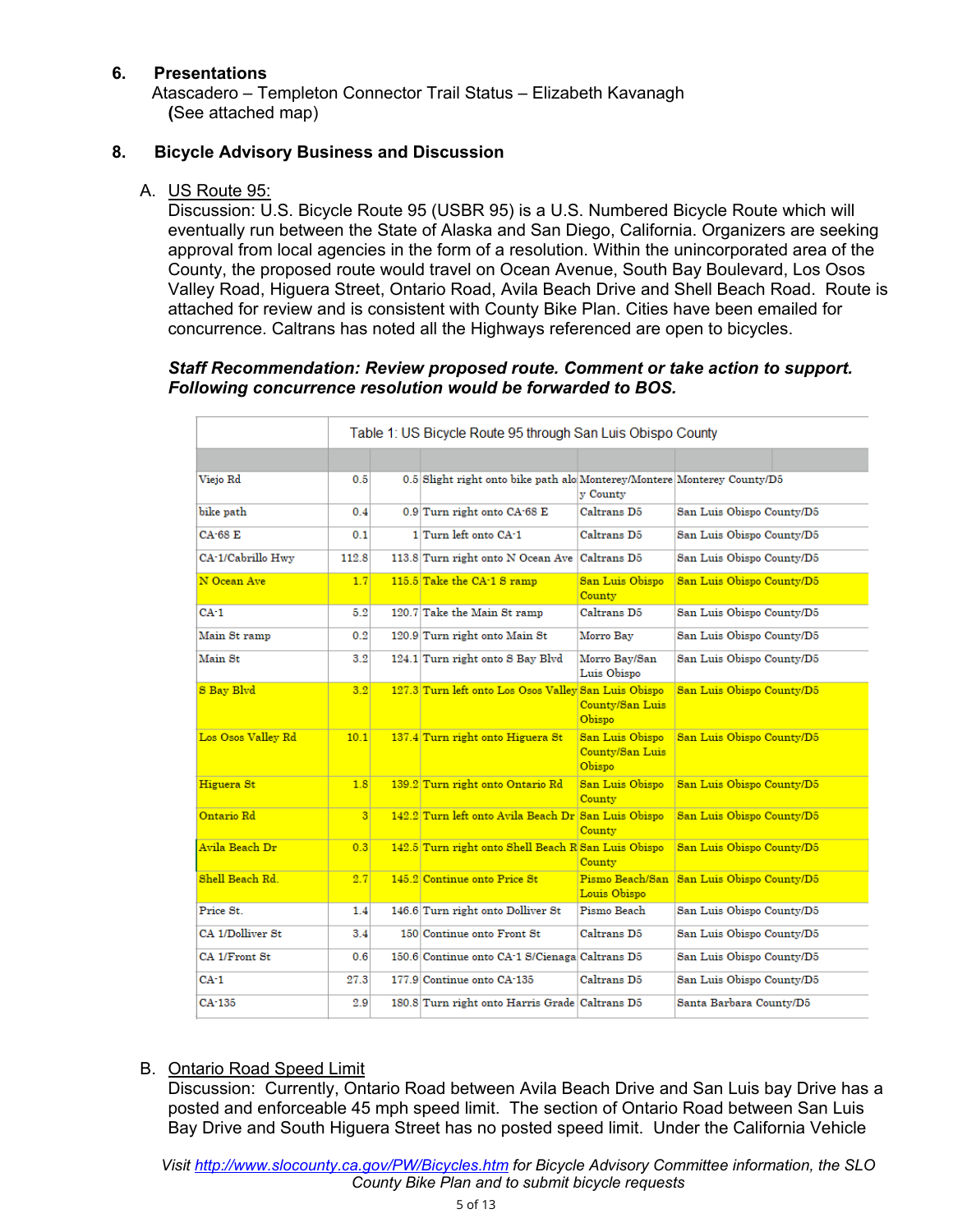Code, the Board of Supervisors can establish a speed limit for enforcement if it is based on a proper Engineering and Traffic Survey (ETS).

Public Works staff has conducted several speed surveys along this unposted section. The most recent one is attached at the end of the Staff Report. The survey is based on free flowing speed of vehicles and based on the 85<sup>th</sup> percentile of speeds along this section of Ontario Road. The California vehicle Code provides only limited discretion for lowering the speed limit along the roadway. The results of the ETS would have 50 mph as the enforceable speed limit.

There is not a abnormal collision rate or history on this road segment nor other road elements which would allow CHP to enforce the travel speeds lower than the recommended speed limit. In addition to any posted speed limit, all vehicles must adhere to the "basic speed law." That is to travel at a speed safe for the condition; be it raining, foggy, confronted with slow moving vehicles, pedestrians, bicycles or equestrians. The speed limit represents the maximum allowable speed. CHP will only enforce a maximum speed limit , other than 55 mph, if an official ETS is provided and the Board adopts a traffic regulation with that maximum speed.

This section of Ontario Road has "Share the Road" and "Pass with 3 feet minimum" signs installed.

#### *Staff Recommendation*: *Adopt the maximum speed limit of 50 mph. Not having adopted speed limit would leave this section subject to rural two lane road maximum speed limit of 55 mph per the California vehicle Code.*

C. Planning Department Referrals

Discussion: Any referrals that may come in through the planning department may be discussed. Existing Projects:

## *Staff Recommendation: Staff recommends that BAC members create a list of referrals/projects to be discussed prior to each quarterly BAC meeting in order for planning staff to address any concerns or questions.*

## **8. Project Updates:**

- o Avila/US 101 Interchange: Project is currently in Project Approval & Environmental Documentation (PA&ED) phase. Approximate 30% design to be completed by Fall 2018 and Draft Environmental Document anticipated around Summer 2019.
- Main Street, Templeton Overlay: Project completed, new bike lanes from Gibson Road to Vineyard Drive striped.
- $\circ$  Bob Jones Pathway : Parks staff is coordinating with Public Works staff on the Wallace Group consulting services for the design, construction documents, right-of-way and permitting for the pathway between the Octagon Barn and the Ontario Rd. Staging area.

30% construction documents review meeting is planned for February 27<sup>th</sup>.

• NEPA completed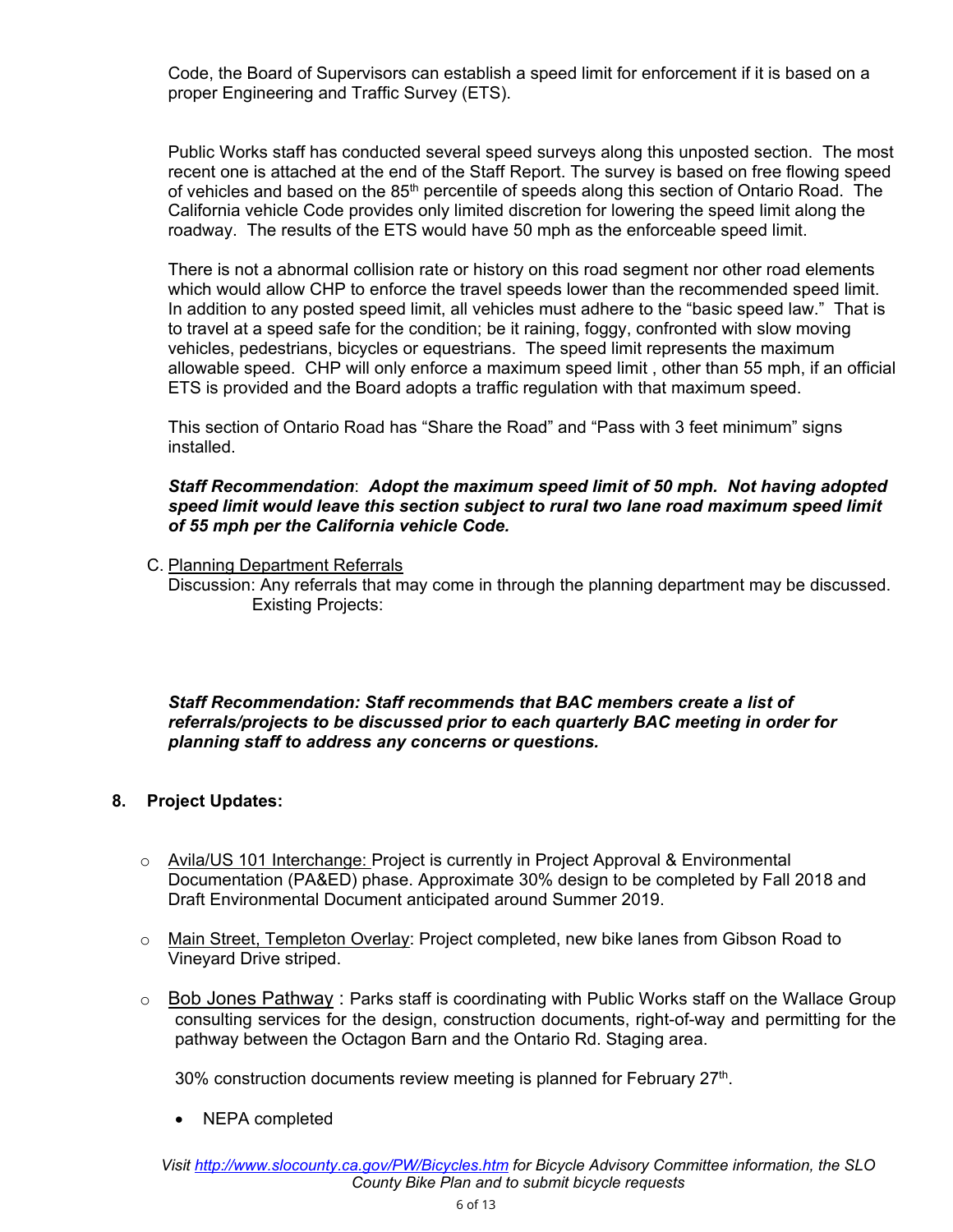- CEQA completed
- ROW start 7/10/19
- ROW end 10/14/21

Grant funding continues to be sought for this project including transportation grant funds through San Luis Obispo Council of Governments (SLOCOG).

o Morro Bay to Cayucos Connector : County Parks is working with Cannon and Associates to complete the permits, right of way, and construction documents.

Construction Documents completed by 8/2020 (currently 30%- Coastal Commission review)

- Historic Property Survey Report Map is being completed (will complete NEPA)
- CEQA completed
- ROW start 9/20
- ROW end 12/21

Grant funding continues to be sought for this project including transportation grant funds through San Luis Obispo Council of Governments (SLOCOG).

 $\circ$  Templeton to Atascadero Connector: County Parks is working with Tetra Tech to complete the CEQA and NEPA processes, design, Right-of-Way acquisition, permits, and the preparation of construction documents.

90% construction documents competed (except for railroad undercrossing section). 30% construction documents competed for railroad undercrossing section.

- NEPA completed
- CEQA ND completed by spring 2019
- ROW competed by 6/30/20
- Begin Construction 8/1/20
- Fnd Construction 6/30/21

This project has construction funding (~\$3M ATP grant & ~\$2M from SLOCOG).

- $\circ$  Los Ranchos/HWY 227 Roundabout: The project is in the early planning phase and its anticipated that a design consultant will be hired by early 2019.
- $\circ$  San Luis Bay Drive Interchange: County has hired GHD (Omni-Means) to perform an Intersection Control Evaluation (ICE). GHD is recommending an all-way stop or signalization of the San Luis Bay Drive at Ontario Road intersection will work for the next 8-10 years. This will be reviewed with Caltrans and Avila Valley Advisory Council this spring for potential installation.
- $\circ$  Los Berros Road: This project will be adding a six-foot-wide shoulder from Avis Street to Quailwood. Project is being funded through a federal safety grant and South County Road Improvement Fees. Anticipated construction is in late 2020.
- $\circ$  Twenty Second Street, Oceano: Addition of class II bike lanes to be incorporated at this location from State Highway 1 to Paso Robles Street as part of the overlay project at this location. The project is anticipated to be funded through the Senate Bill 1 proposal by the state and will move forward to beginning construction in spring 2020.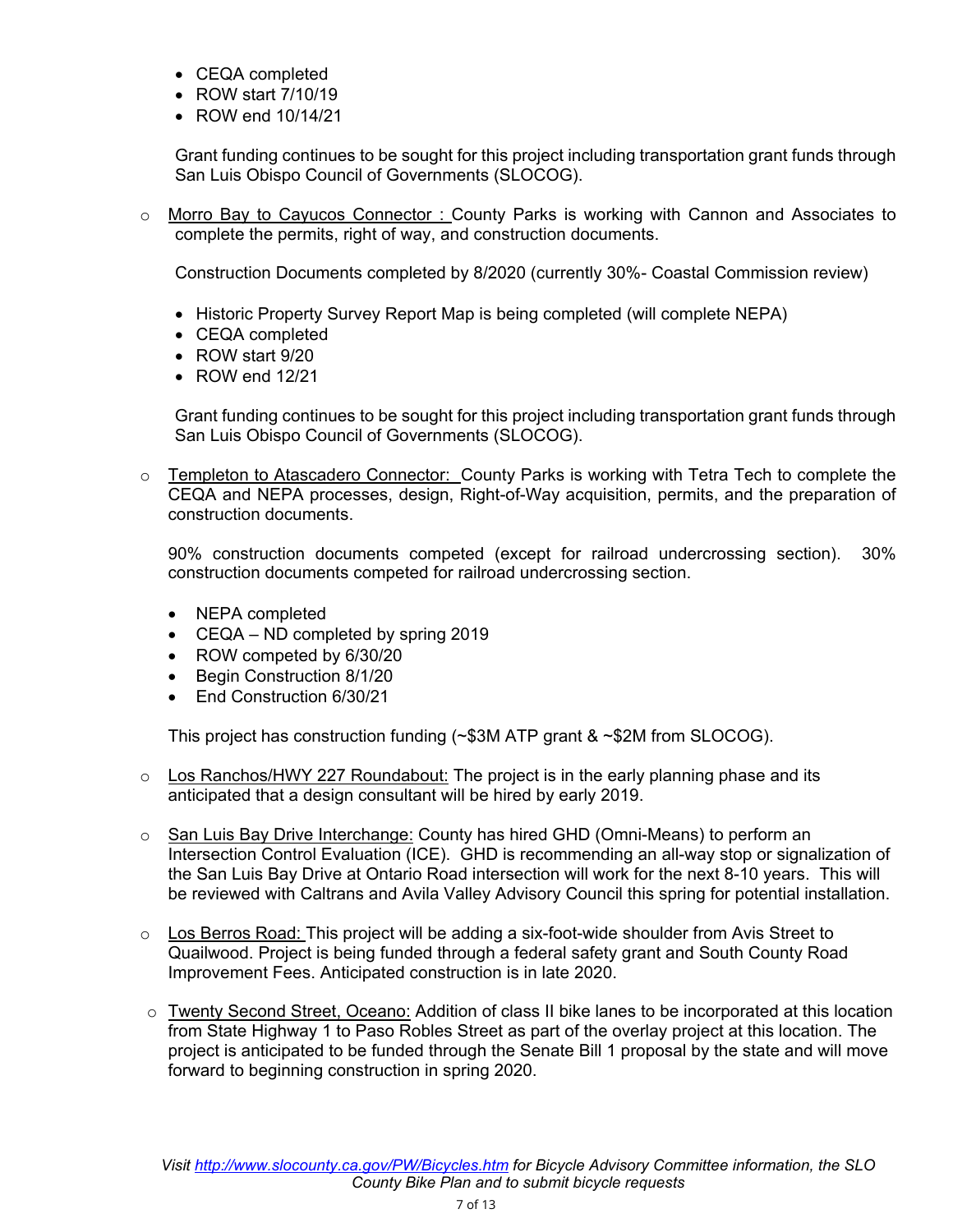## *7. Atascadero-Templeton Connector – Attachment*







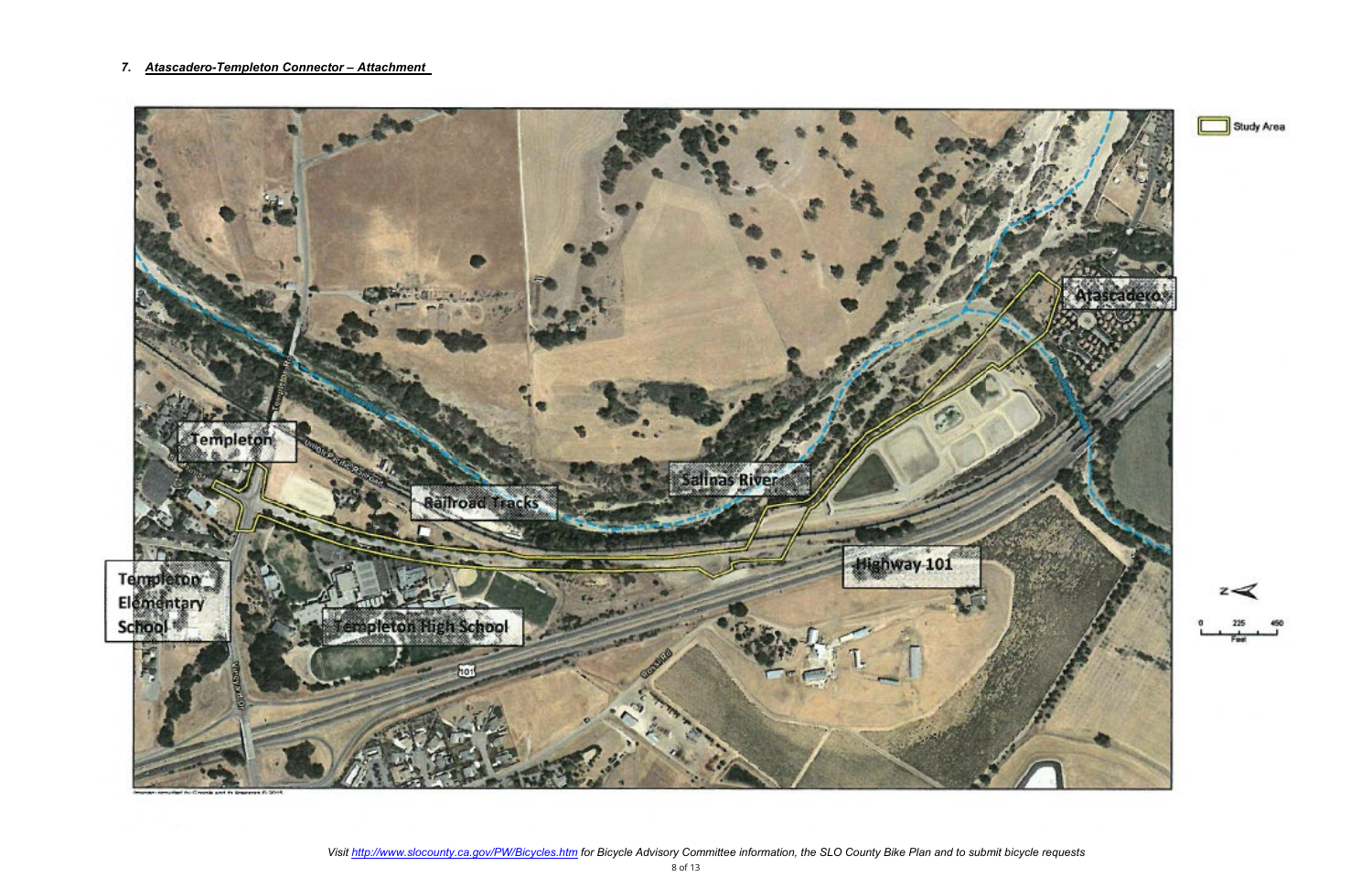

#### **COUNTY OF SAN LUIS OBISPO Department of Public Works ENGINEERING & TRAFFIC SURVEY**

|                                   | Road: <b>Ontario Road</b><br>Location: South of S. Higuera Street Offramp35°21'87.69"N -120°69'46.37"W Weather: sunny |                                 |   |             |   |                  |  |  |  |    |                                            |  |  |  |    |  | Road Number: 2066 Date: December 18,2018 |    |                                   |  |    |                                        |                                                                                                 |                      |                                                                  |                         |                                      |
|-----------------------------------|-----------------------------------------------------------------------------------------------------------------------|---------------------------------|---|-------------|---|------------------|--|--|--|----|--------------------------------------------|--|--|--|----|--|------------------------------------------|----|-----------------------------------|--|----|----------------------------------------|-------------------------------------------------------------------------------------------------|----------------------|------------------------------------------------------------------|-------------------------|--------------------------------------|
|                                   |                                                                                                                       |                                 |   |             |   |                  |  |  |  |    |                                            |  |  |  |    |  |                                          |    |                                   |  |    |                                        |                                                                                                 |                      |                                                                  |                         |                                      |
|                                   |                                                                                                                       |                                 |   |             |   |                  |  |  |  |    |                                            |  |  |  |    |  |                                          |    |                                   |  |    |                                        | Recorder: CC Title: CE Tech III Begin Time: 9:46 End Time: 11:36                                |                      |                                                                  |                         |                                      |
|                                   |                                                                                                                       |                                 |   |             |   |                  |  |  |  |    |                                            |  |  |  |    |  |                                          |    |                                   |  |    |                                        | Posted Speed: N/A mph TRC or CVC #: CVC Speed Zone Limits: San Luis Bay Drive to Higuera Street |                      |                                                                  |                         |                                      |
| <b>MPH</b>                        |                                                                                                                       |                                 |   |             |   |                  |  |  |  |    | <b>NUMBER OF VEHICLES</b>                  |  |  |  |    |  |                                          |    |                                   |  |    | Percent                                | <b>Cumulative</b>                                                                               |                      |                                                                  |                         |                                      |
|                                   |                                                                                                                       |                                 |   |             | 5 |                  |  |  |  | 10 |                                            |  |  |  | 15 |  |                                          | 20 |                                   |  | 25 | of Total<br>0.00%                      | Percentage<br>100.00%                                                                           |                      |                                                                  |                         |                                      |
|                                   |                                                                                                                       |                                 |   |             |   |                  |  |  |  |    |                                            |  |  |  |    |  |                                          |    |                                   |  |    | 0.00%                                  | 100.00%                                                                                         |                      |                                                                  |                         |                                      |
|                                   |                                                                                                                       |                                 |   |             |   |                  |  |  |  |    |                                            |  |  |  |    |  |                                          |    |                                   |  |    | 0.00%                                  | 100.00%                                                                                         |                      |                                                                  |                         |                                      |
|                                   |                                                                                                                       |                                 |   |             |   |                  |  |  |  |    |                                            |  |  |  |    |  |                                          |    |                                   |  |    | 0.00%                                  | 100.00%                                                                                         |                      |                                                                  |                         |                                      |
| 65                                | N                                                                                                                     |                                 |   |             |   |                  |  |  |  |    |                                            |  |  |  |    |  |                                          |    |                                   |  |    | 0.00%<br>1.00%                         | 100.00%<br>100.00%                                                                              |                      |                                                                  |                         |                                      |
| з                                 | s                                                                                                                     |                                 |   |             |   |                  |  |  |  |    |                                            |  |  |  |    |  |                                          |    |                                   |  |    | 1.00%                                  | 99.00%                                                                                          |                      |                                                                  |                         |                                      |
|                                   |                                                                                                                       |                                 |   |             |   |                  |  |  |  |    |                                            |  |  |  |    |  |                                          |    |                                   |  |    | 0.00%                                  | 98.00%                                                                                          |                      |                                                                  |                         |                                      |
|                                   |                                                                                                                       |                                 |   |             |   |                  |  |  |  |    |                                            |  |  |  |    |  |                                          |    |                                   |  |    | 0.00%                                  | 98.00%                                                                                          |                      |                                                                  |                         |                                      |
| 60                                |                                                                                                                       |                                 |   |             |   |                  |  |  |  |    |                                            |  |  |  |    |  |                                          |    |                                   |  |    | 0.00%                                  | 98.00%                                                                                          |                      |                                                                  |                         |                                      |
| 8                                 |                                                                                                                       |                                 |   |             |   |                  |  |  |  |    |                                            |  |  |  |    |  |                                          |    |                                   |  |    | 0.00%                                  | 98.00%<br>98.00%                                                                                |                      |                                                                  |                         |                                      |
| 7                                 | N                                                                                                                     | N N S                           |   |             |   |                  |  |  |  |    |                                            |  |  |  |    |  |                                          |    |                                   |  |    | 1.00%<br>3.00%                         | 97.00%                                                                                          |                      | Collision History: Colision rate is less than the County Average |                         |                                      |
|                                   |                                                                                                                       | N S N N                         |   |             |   |                  |  |  |  |    |                                            |  |  |  |    |  |                                          |    |                                   |  |    | 4.00%                                  | 94.00%                                                                                          |                      |                                                                  |                         |                                      |
| 55                                | N                                                                                                                     |                                 |   |             |   |                  |  |  |  |    |                                            |  |  |  |    |  |                                          |    |                                   |  |    | 1.00%                                  | 90.00%                                                                                          |                      |                                                                  |                         |                                      |
|                                   |                                                                                                                       |                                 |   |             |   | NSNSNNSS         |  |  |  |    |                                            |  |  |  |    |  |                                          |    |                                   |  |    | 8.00%                                  | 89.00%                                                                                          |                      |                                                                  |                         |                                      |
|                                   |                                                                                                                       | 3 N N S S S<br>S N S            |   |             |   |                  |  |  |  |    |                                            |  |  |  |    |  |                                          |    |                                   |  |    | 5.00%                                  | 81.00%                                                                                          |                      |                                                                  |                         |                                      |
|                                   |                                                                                                                       |                                 |   |             |   | NSSSNNSSN        |  |  |  |    |                                            |  |  |  |    |  |                                          |    |                                   |  |    | 3.00%<br>9.00%                         | 76.00%<br>73.00%                                                                                |                      |                                                                  |                         |                                      |
|                                   |                                                                                                                       | 50 N N N N                      |   |             | s |                  |  |  |  |    |                                            |  |  |  |    |  |                                          |    |                                   |  |    | 5.00%                                  | 64.00%                                                                                          |                      |                                                                  |                         |                                      |
|                                   |                                                                                                                       | 9 N S N                         |   |             |   |                  |  |  |  |    |                                            |  |  |  |    |  |                                          |    |                                   |  |    | 3.00%                                  | 59.00%                                                                                          |                      |                                                                  |                         |                                      |
| 8                                 |                                                                                                                       | N N                             | N |             |   |                  |  |  |  |    |                                            |  |  |  |    |  |                                          |    |                                   |  |    | 3.00%                                  | 56.00%                                                                                          |                      |                                                                  |                         |                                      |
| 7                                 |                                                                                                                       |                                 |   |             |   | NNNNNSSSSN       |  |  |  |    |                                            |  |  |  |    |  |                                          |    |                                   |  |    | 10.00%                                 | 53.00%                                                                                          |                      |                                                                  |                         | Other: Existing class III bike lanes |
|                                   |                                                                                                                       | N N N<br>45 N N                 |   | $S$ $S$ $N$ |   | N S N S          |  |  |  |    |                                            |  |  |  |    |  |                                          |    |                                   |  |    | 7.00%<br>5.00%                         | 43.00%<br>36.00%                                                                                |                      |                                                                  |                         |                                      |
|                                   |                                                                                                                       |                                 |   |             |   | 4 N N S S N S S  |  |  |  |    |                                            |  |  |  |    |  |                                          |    |                                   |  |    | 8.00%                                  | 31.00%                                                                                          |                      |                                                                  |                         |                                      |
|                                   |                                                                                                                       | 3 N S S                         |   |             |   |                  |  |  |  |    |                                            |  |  |  |    |  |                                          |    |                                   |  |    | 3.00%                                  | 23.00%                                                                                          |                      |                                                                  |                         |                                      |
|                                   |                                                                                                                       | $S \mid N \mid S \mid S \mid S$ |   |             |   |                  |  |  |  |    |                                            |  |  |  |    |  |                                          |    |                                   |  |    | 5.00%                                  | 20.00%                                                                                          |                      |                                                                  |                         |                                      |
|                                   |                                                                                                                       | $N$ $S$ $N$                     |   |             |   |                  |  |  |  |    |                                            |  |  |  |    |  |                                          |    |                                   |  |    | 3.00%                                  | 15.00%                                                                                          |                      |                                                                  |                         |                                      |
|                                   |                                                                                                                       |                                 |   |             |   | 40 S S N N S N N |  |  |  |    |                                            |  |  |  |    |  |                                          |    |                                   |  |    | 7.00%<br>1.00%                         | 12.00%<br>5.00%                                                                                 |                      |                                                                  |                         |                                      |
| 9                                 | N<br>8 N                                                                                                              |                                 |   |             |   |                  |  |  |  |    |                                            |  |  |  |    |  |                                          |    |                                   |  |    | 1.00%                                  | 4.00%                                                                                           |                      |                                                                  |                         |                                      |
|                                   | s                                                                                                                     |                                 |   |             |   |                  |  |  |  |    |                                            |  |  |  |    |  |                                          |    |                                   |  |    | 1.00%                                  | 3.00%                                                                                           |                      |                                                                  |                         |                                      |
|                                   |                                                                                                                       |                                 |   |             |   |                  |  |  |  |    |                                            |  |  |  |    |  |                                          |    |                                   |  |    | 0.00%                                  | 2.00%                                                                                           |                      |                                                                  |                         |                                      |
|                                   |                                                                                                                       | $35S$ N                         |   |             |   |                  |  |  |  |    |                                            |  |  |  |    |  |                                          |    |                                   |  |    | 2.00%                                  | 2.00%                                                                                           |                      |                                                                  |                         |                                      |
|                                   |                                                                                                                       |                                 |   |             |   |                  |  |  |  |    |                                            |  |  |  |    |  |                                          |    |                                   |  |    | 0.00%                                  | 0.00%                                                                                           |                      |                                                                  |                         |                                      |
| 3<br>2                            |                                                                                                                       |                                 |   |             |   |                  |  |  |  |    |                                            |  |  |  |    |  |                                          |    |                                   |  |    | 0.00%<br>0.00%                         | 0.00%<br>0.00%                                                                                  |                      |                                                                  |                         |                                      |
|                                   |                                                                                                                       |                                 |   |             |   |                  |  |  |  |    |                                            |  |  |  |    |  |                                          |    |                                   |  |    | 0.00%                                  | 0.00%                                                                                           | OTHER CONSIDERATIONS |                                                                  | Unusual Conditions: N/A |                                      |
| 30                                |                                                                                                                       |                                 |   |             |   |                  |  |  |  |    |                                            |  |  |  |    |  |                                          |    |                                   |  |    | 0.00%                                  | 0.00%                                                                                           |                      |                                                                  |                         |                                      |
|                                   |                                                                                                                       |                                 |   |             |   |                  |  |  |  |    |                                            |  |  |  |    |  |                                          |    |                                   |  |    | Total Number of Vehicles = 100 100.00% | 0.00%                                                                                           |                      |                                                                  |                         |                                      |
| Pace Speed: 44 to 54              |                                                                                                                       |                                 |   |             |   |                  |  |  |  |    |                                            |  |  |  |    |  |                                          |    | % in Pace: 66.00% % under: 23.00% |  |    |                                        | % over: 11.00%                                                                                  |                      |                                                                  |                         |                                      |
|                                   |                                                                                                                       |                                 |   |             |   |                  |  |  |  |    | 85th Percentile (Prevailing) Speed: 54 MPH |  |  |  |    |  |                                          |    |                                   |  |    |                                        | Recommended & Established Speed Limit:                                                          |                      |                                                                  |                         | <b>MPH</b>                           |
|                                   |                                                                                                                       |                                 |   |             |   |                  |  |  |  |    |                                            |  |  |  |    |  |                                          |    |                                   |  |    |                                        |                                                                                                 |                      |                                                                  |                         |                                      |
| Name:                             |                                                                                                                       |                                 |   |             |   |                  |  |  |  |    |                                            |  |  |  |    |  |                                          |    |                                   |  |    |                                        | OTHER CONSIDERATIONS (cont.)                                                                    |                      |                                                                  |                         |                                      |
| <b>Michael Britton</b>            |                                                                                                                       |                                 |   |             |   |                  |  |  |  |    |                                            |  |  |  |    |  |                                          |    |                                   |  |    |                                        |                                                                                                 |                      |                                                                  | Minor                   |                                      |
|                                   |                                                                                                                       |                                 |   |             |   |                  |  |  |  |    |                                            |  |  |  |    |  |                                          |    |                                   |  |    |                                        | Road Type:<br>Width:                                                                            |                      |                                                                  |                         |                                      |
|                                   |                                                                                                                       |                                 |   |             |   |                  |  |  |  |    |                                            |  |  |  |    |  |                                          |    |                                   |  |    |                                        | Land Use:                                                                                       |                      |                                                                  | 30'                     |                                      |
| Title:<br><b>Traffic Engineer</b> |                                                                                                                       |                                 |   |             |   |                  |  |  |  |    |                                            |  |  |  |    |  |                                          |    |                                   |  |    |                                        | ADT(YR):                                                                                        |                      | RS/AG/RL/CR/REC                                                  | 1050 (10)               |                                      |
|                                   |                                                                                                                       |                                 |   |             |   |                  |  |  |  |    |                                            |  |  |  |    |  |                                          |    |                                   |  |    |                                        |                                                                                                 |                      |                                                                  |                         |                                      |
| Signature & Date:                 |                                                                                                                       |                                 |   |             |   |                  |  |  |  |    |                                            |  |  |  |    |  |                                          |    |                                   |  |    |                                        | <b>Collision History:</b>                                                                       |                      |                                                                  |                         |                                      |
|                                   |                                                                                                                       |                                 |   |             |   |                  |  |  |  |    |                                            |  |  |  |    |  |                                          |    |                                   |  |    |                                        | Pedestrians:                                                                                    | Y                    |                                                                  | N                       |                                      |
|                                   |                                                                                                                       |                                 |   |             |   |                  |  |  |  |    |                                            |  |  |  |    |  |                                          |    |                                   |  |    |                                        | Bikes:                                                                                          | Y                    |                                                                  |                         |                                      |
|                                   |                                                                                                                       |                                 |   |             |   |                  |  |  |  |    |                                            |  |  |  |    |  |                                          |    |                                   |  |    |                                        | Equestrians:                                                                                    | Y                    |                                                                  | Ν                       |                                      |
|                                   |                                                                                                                       |                                 |   |             |   |                  |  |  |  |    |                                            |  |  |  |    |  |                                          |    |                                   |  |    |                                        |                                                                                                 |                      |                                                                  |                         |                                      |

*Visit <http://www.slocounty.ca.gov/PW/Bicycles.htm> for Bicycle Advisory Committee information, the SLO County Bike Plan and to submit bicycle requests*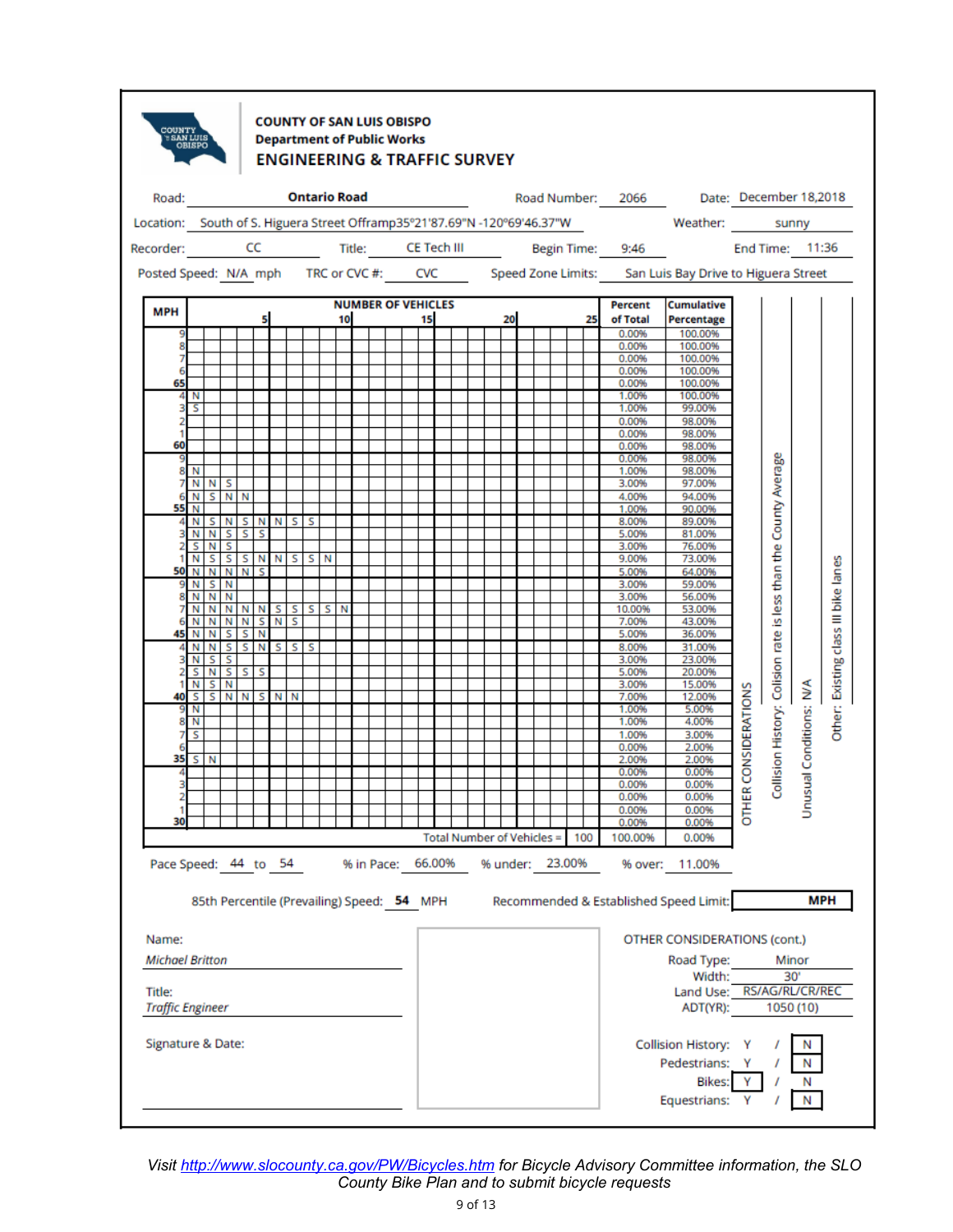#### **San Luis Obispo County Bicycle Advisory Committee DRAFT Meeting Minutes - Tuesday, November 13th, 2018 at 5:30 p.m.**  County Government Center, 1055 Monterey St. Room 161/162, San Luis Obispo, CA 93408

*The Bicycle Advisory Committee promotes the expanded use of bicycle transportation by working together with County staff to develop the County Bikeways Plan, reviewing the Plan and presenting a recommendation to the Board of Supervisors for its adoption; by reviewing the policies and programs related to bicycling in the Circulation Element of the County General Plan and Local Coastal Plan and making recommendations on the goals and their implementation to the Board of Supervisors; and by reviewing the policies and programs related to bicycling in the Bikeways Element of the Regional Transportation Plan and providing input to the Board of Supervisors on the goals and their implementation.*

## 1. **Call to order/ Thank you**

## 2. **Roll Call**

Heidi Wicka (District 1), **VACANT (District 1),** Josh Olejczak (District 2), **Aaron Linn (District 2) (ABSENT)**, Dale Sutliff (Chairperson, District 3), Myron "Skip" Amerine (Vice Chairperson, District 3), **Bill Kennedy (District 4) (ABSENT)**, Rob Horch (District 4**), Claudia Callwood (District 5) (ABSENT)**, Ed Goshorn (District 5)

## 3. **Introductions**

4. **Approval of August 14th, 2018 Meeting Minutes –** Meeting Minutes are approved. Motioned by Skip. Seconded by Josh. All in favor.

#### 5. **Public Comment** (Limit to 4 minutes; any Q&A from BAC)

Members of the audience wishing to address the Board on pertinent matters other than scheduled agenda items may do so now when recognized by the Chair. Upon recognition by the Chair, please state your name and address. Comments are limited to three minutes. In accordance with the Brown Act, the Board cannot discuss any matter unless it is listed on the agenda but may agendize such matters for consideration at a future meeting.

Megan Syfan - Commented on proposed LOVR Bike path/class I project. Stated that she attended the last LOCAC Traffic and Circulation meeting and the committee approved placement of the project in the Los Osos Community Plan. She proposed to include the project on the County Plan and requested updates on the proposed project.

Josh Olejczak – Bike lane sign that says no parking in Los Osos was vandalized with primer paint on Ramona by sweet springs nature preserve and thanked the striping of parking spots.

#### 6. **Committee/Staff Reports** (5 min. max., agendize longer items)

I. CHP Public Information Officer – Mike Poelking - General collision information pertaining to bicyclists, ran numbers a year from today's date. A total of 27 traffic collisions involving bicyclists, of those 22 were minor injury traffic collisions, 1 was property damage only, 3 major injury collisions and 1 fatality. New grants issued for CHP to receive federal funding to assist bicyclists and pedestrian safety. This grant came effective of October 1st to September 19th of 2019. Will be able to do enhanced enforcement with the special enforcement unit and details to come. In terms of statewide statistics, fatalities account for 29% of all roadways within California. 1,075 pedestrians and cyclists were killed and 26,000 injured on California roadways in the past year. As Public Information Officer, Mike will dedicate more resources on education.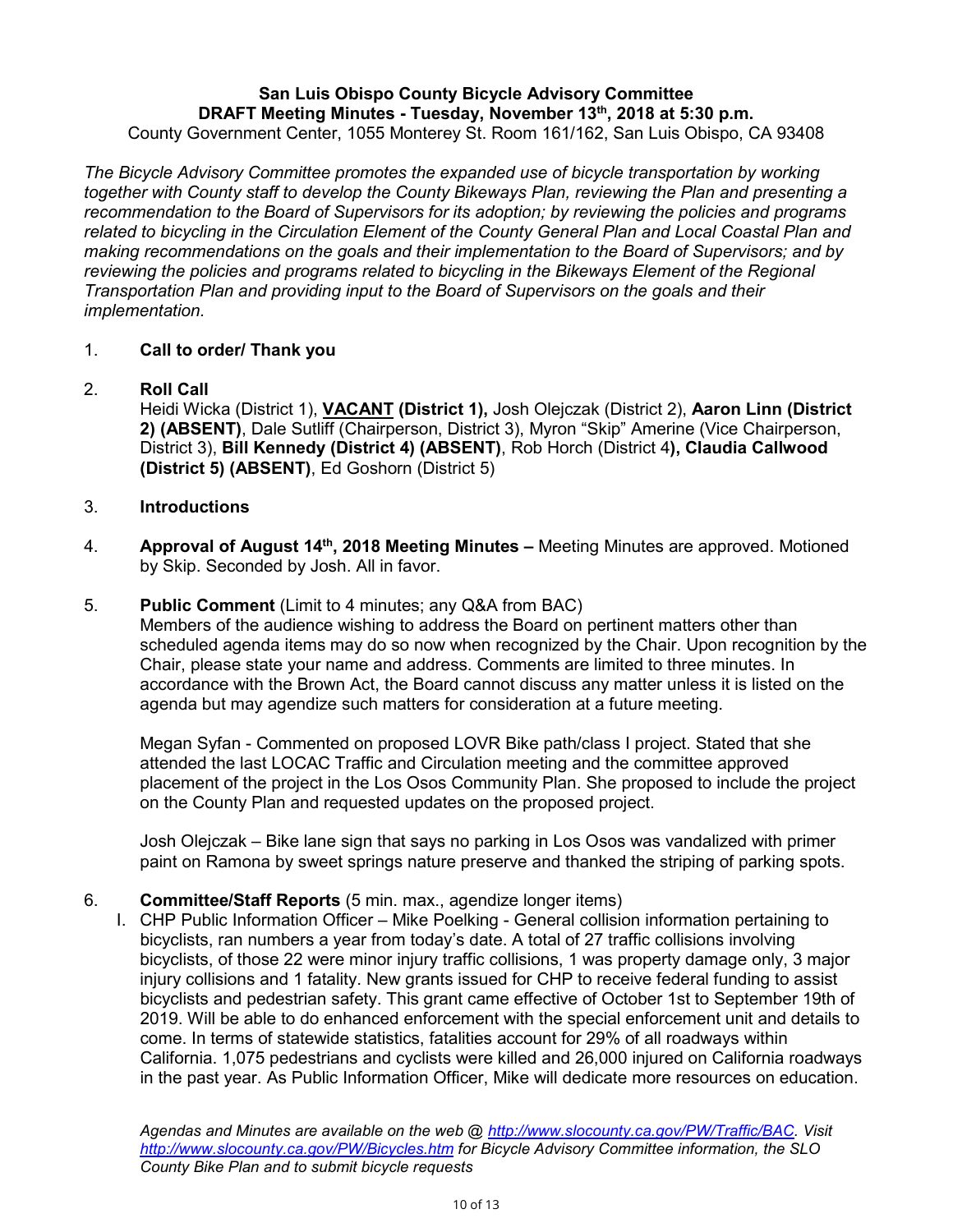- II. BAC Chairperson Dale Sutliff BAC bylaws requires attendance of 4 meetings per year and members not meeting requirement are subject to removal. Suggested looking into changing the bylaws if necessary and reminded members to regularly attend meetings.
- III. County Public Works
	- Add proposed LOVR bike path to next agenda. LOVR Class I bike path proposed project has been discussed by staff and will provide updates next time.
	- For the Bob Jones Trail, Wallace Group is under contract for final design 65% design and row documents. 30% construction documents are anticipated to be completed by mid-December. Cycle 4 ATP grant application for \$7.3 million for ROW acquisition and construction funding has been submitted.
	- Templeton to Atasacadero is in the process of finishing NEPA documents on ROW. Construction documents will be completed in late 2018. The plan for ATP funds has been aborted.
	- Los Ranchos/Highway 227 roundabout is in the design phase and is anticipated to be finishing design in 2019.
	- San Luis Bay Drive Interchange County has hired GHD to perform ICE evaluation in 2019. Improvements, including the addition of all way stop control, will have an impact on Caltrans operations nearby. The County has contracted with a consultant to take a holistic view on operations. After then the County will reach out to Caltrans for further discussions. Currently for bicyclists on weekends the peak time is all day and therefore conflicts with vehicles is consistent.
	- Los Berros Road to add 6 ft shoulder from Avis to Quailwood, funded by a federal safety grant and anticipated for construction in 2020.
	- 22<sup>nd</sup> St in Oceano will add a class II bike lane and is to be incorporated from SR 1 to Paso Robles Street funded by SB1 and will move to construction phase in summer of 2020.
	- The Templeton 101 Interchange Roundabout proposal has undergone public outreach, the second meeting was December last year. Public reaction has generally been favorable because the roundabout takes away the least amount of property (about 2 acres).
	- About the intersection of 46/101, the City of Paso Robles is still working on the issues and the outcome may affect the Main Street/101 Interchange project. SLOCOG is studying the new impacts to traffic from new developments from the northwest and southwest quadrants by inputting to a traffic model. When the traffic model works then the proposed roundabout becomes feasible both financially and within the footprint. This project will be on the same timeline with the Main Street/101 project. The cost differences between alternatives of signalized control versus roundabout were adequately presented to the public.
- IV. APCD Andy Mutziger
	- Public can go on the APCD website to look up air quality monitoring index for performing outdoor activities before heading out. Purpleair.com is another tool to check up on real time air quality.
	- APCD is working with Rideshare to reformat and recreate the Rideshare program for folks who use alternative transportation. The new program will feature an introductory period of 90 days where alternative transportation commuters can receive \$5 a day to develop a habit, then receive \$2 a day after the 90 days. Such program is going to be presented to the APCD board in January 2019 and will be funded by the APCD.
	- The APCD was awarded the 2018 contributor award by Bike SLO County for its efforts in promoting active transportation.
	- SB 32 and SB 375 are both legislations that aim at greenhouse gas reduction. County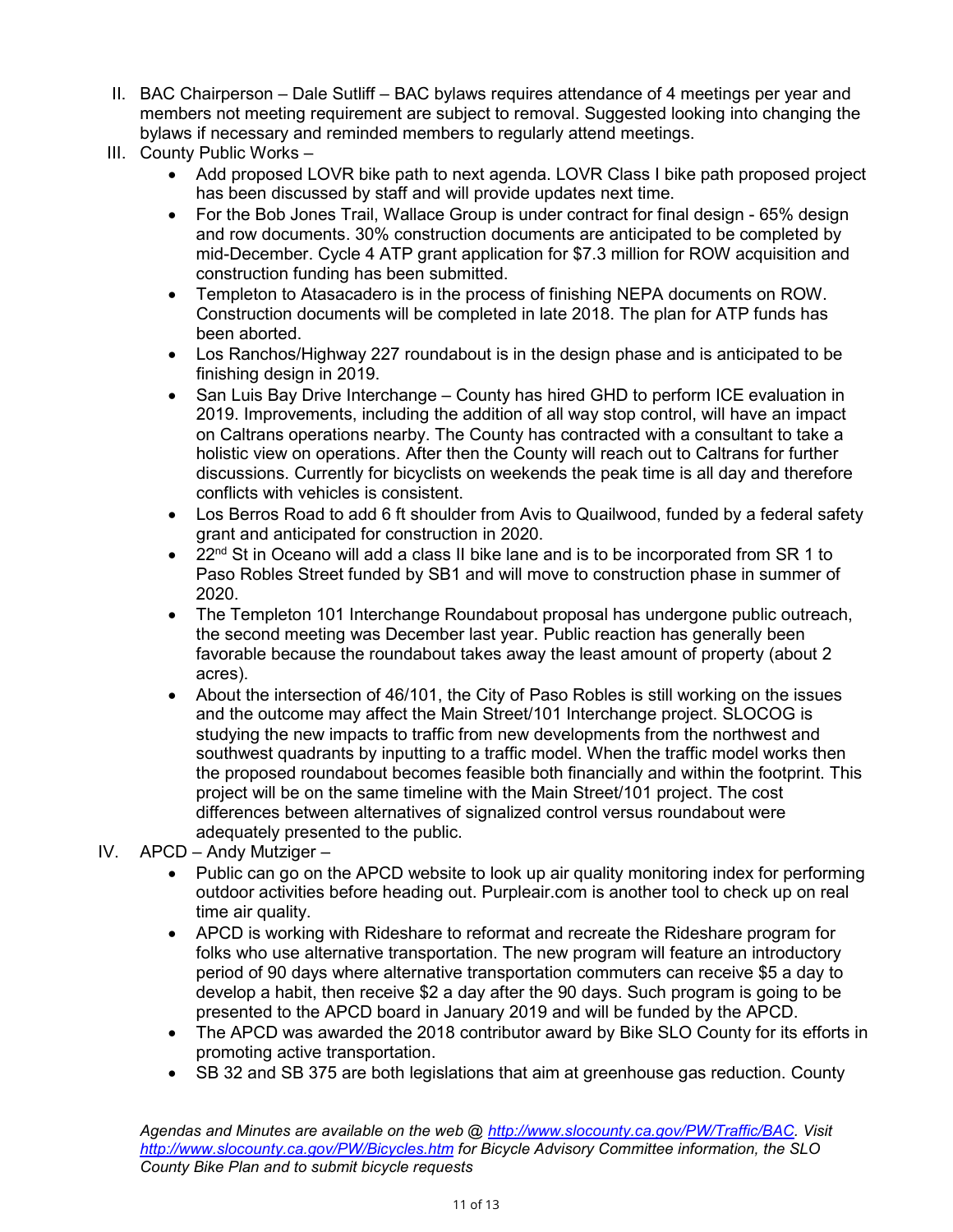grants are to help implement alternative fuel vehicles. Every city in the County has a "plan of action" from legislation called AB-32; which sets GHGs reduction levels to 90s level by 2020. APCD is working closely with all cities within the county to reduce emissions to reach goal by 2020.

- V. County Parks
	- Morro Bay to Cayucos connector NEPA documents have been signed off. As such the Coastal Conservancy is looking at grant funding for construction and acquisition of Chevron property.
	- Bob Jones trails to have 30% construction documents completed by the end of this year. An ATP grant has been applied for and if state officials were to perform site visits county will be able to show progress on the project.
	- Templeton Atascadero Connector will break ground mid to late 2020.
- VI. SLOCOG
	- Prop 6 has been defeated, so SB1 remains in effect.
	- Extra 100,000,000 dollars coming to SLOCOG match for ATP grants.
	- Regional transportation plan (2019) draft will be available in February to look at.
	- SLOCOG Board will receive new board members from the recent city elections and orientation or education on new members about alternative transportation will be a focus.
	- RHNA information will be presented by HCD officials at December board meeting to discuss housing allocation and impacts on the regional traffic model.
	- Under active transportation partnership program, volunteer counts in Septembers were conducted and details will be released in the future.
	- A wayfinding strategy will be started, looking at examples from Ventura and Santa Cruz, to improve signage and propose efforts to wayfinding in the County.
- VII. County Planning and Building Steve McMasters
	- La Lomita Event Center near Orcutt Road has construction permits for frontage improvements approved.
	- Solar Farm near La Lomita use permit is approved at Planning Commission, but no building permit applications have come forward.
	- 3 S Ranch is approved back in February and conditions for approval are attached in information packet.
	- King RV resort Project on Ontario Road had code violations on illegal grading and bike camping but most recently it was found to be mobile home parks. Most of the discretion authority on the mobile home parks falls to the HCD and not the County.
	- Farmhouse Market on Farmhouse Lane minor use permit for the construction of a 5,000 sq. ft. tenant improvement – on information hold. This is a vacation rental that was operating as an event center and applying to be an official event center. Requires further information for environmental review and a hearing.
	- Tallent Event Center (Olive tasting center) Proposed Minor Use Permit for temporary events program and on-site olive oil tasting – off Route 41 – on information hold.
	- Avila Beach Resort information hold which will probably require an EIR.
	- Avila Cottages in the early stages of an EIR and working on RFPs for consultants. Next step will be notice of preparation and public scoping meeting for the EIR.
- VIII. Caltrans No report

## 7. **Presentations**

A. Avila Beach Dr./HWY 101 Interchange (Exhibit)– Genaro Diaz Since the project touches Caltrans property, it is required to follow Caltrans procedure as a 4 phase process. First phase is complete, and the second phase is now in progress (approval of